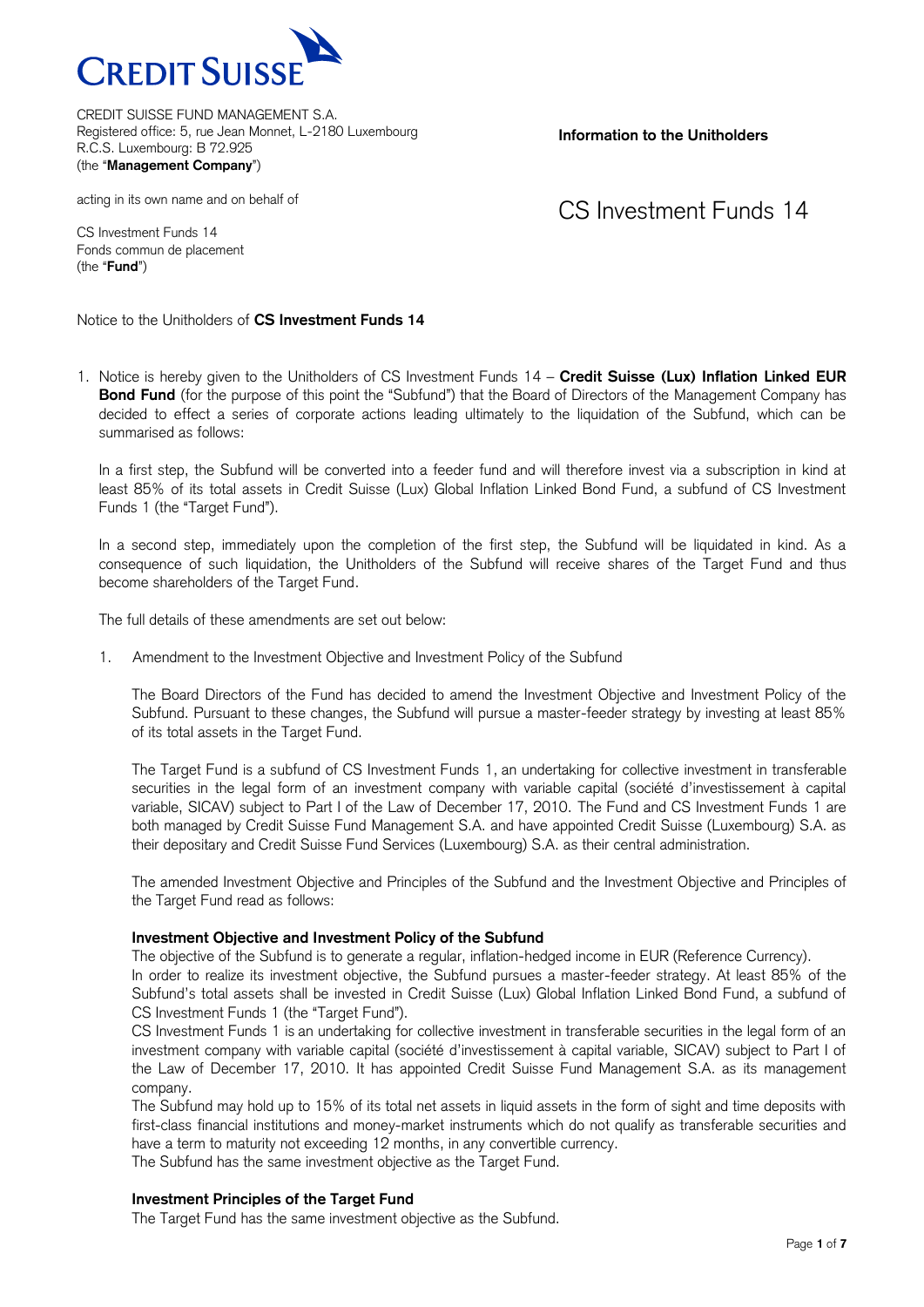

**Information to the Unitholders**

### acting in its own name and on behalf of

# CS Investment Funds 14

CS Investment Funds 14 Fonds commun de placement (the "**Fund**")

> At least two-thirds of the Target Fund's total assets are invested worldwide in inflation-indexed debt instruments, bonds (including fixed rate bonds, inflation-linked bonds, zero-coupon bonds, covered bonds, government and semi-government bonds), notes (including floating rate notes), similar fixed-interest or floating-rate securities (including securities issued on a discount basis) of average or high quality (rated at least "BBB–" by Standard & Poor's or "Baa3" by Moody's, or debt instruments which exhibit similar credit quality in the view of the Management Company).

> The Target Fund may also invest up to 20% of its net assets in asset-backed securities (ABS) and mortgagebacked securities (MBS).

> In order to diversify the range of borrowers, to permit more flexible management of durations and hedge inflation risks in markets without index-linked debt securities, the inflation protection may be constructed synthetically.

> A synthetically constructed inflation hedge is created by hedging inflation risk through the use of inflation swaps with first-class financial institutions which specialize in this type of transaction. By combining a nominal bond and inflation swap, a synthetic inflation-indexed debt instrument is created. Inflation swaps protect the investor against inflation risk in the same way as inflation-indexed debt instruments, specifically through the substitution of the expected rate of inflation with the actual rate.

> Such transactions are effected in the currency in which the assets being hedged are denominated, unless there are insufficient hedging instruments in such currency or if they are unfavorable in terms of cost. In such cases, the Target Fund may also use hedging instruments in other currencies, if it is likely that these currencies and those of the assets being hedged are exposed to similar fluctuations.

| <b>SUBFUND</b>                                     |                                          |                                           |                                              |                                                       | <b>TARGET FUND</b>        |                                          |                                            |                                              |                         |
|----------------------------------------------------|------------------------------------------|-------------------------------------------|----------------------------------------------|-------------------------------------------------------|---------------------------|------------------------------------------|--------------------------------------------|----------------------------------------------|-------------------------|
| CS Investment Funds 14                             |                                          |                                           |                                              |                                                       | CS Investment Funds 1     |                                          |                                            |                                              |                         |
| Credit Suisse (Lux) Inflation Linked EUR Bond Fund |                                          |                                           |                                              | Credit Suisse (Lux) Global Inflation Linked Bond Fund |                           |                                          |                                            |                                              |                         |
| Class<br>(Currency)                                | Maximum<br>Manage-<br>ment Fee<br>(p.a.) | Ongoing<br>charge<br>(as per<br>the KIID) | Synthetic<br>Risk and<br>Reward<br>Indicator | Perfor-<br>mance<br>Fee                               | Share Class<br>(Currency) | Maximum<br>Manage-<br>ment Fee<br>(p.a.) | Ongoing<br>charge<br>(as per<br>the KIID)* | Synthetic<br>Risk and<br>Reward<br>Indicator | Perfor-<br>mance<br>Fee |
| A EUR                                              | 1.00%                                    | 1.15%                                     | 3                                            | n/a                                                   | AH EUR                    | 1.00%                                    | 1.05%                                      | 3                                            | n/a                     |
| <b>B EUR</b>                                       | 1.00%                                    | 1.15%                                     | 3                                            | n/a                                                   | <b>BH EUR</b>             | 1.00%                                    | 1.05%                                      | 3                                            | n/a                     |
| <b>EB EUR</b>                                      | 0.50%                                    | 0.48%                                     | 3                                            | n/a                                                   | <b>EBH EUR</b>            | 0.60%                                    | 0.40%                                      | 3                                            | n/a                     |
| <b>IB EUR</b>                                      | 0.50%                                    | 0.65%                                     | 3                                            | n/a                                                   | <b>IBH EUR</b>            | 0.60%                                    | 0.60%                                      | 3                                            | n/a                     |
| <b>UA EUR</b>                                      | 0.75%                                    | 0.75%                                     | 3                                            | n/a                                                   | <b>UAH EUR</b>            | 0.75%                                    | 0.70%                                      | 3                                            | n/a                     |
| <b>UB EUR</b>                                      | 0.75%                                    | 0.75%                                     | 3                                            | n/a                                                   | <b>UBH EUR</b>            | 0.75%                                    | 0.70%                                      | 3                                            | n/a                     |

The Units of the Subfund will be invested in the following Share classes of the Target Fund:

\* The ongoing charge figure is based on estimated expenses.

The Target Fund is suitable for investors seeking a cost-effective core investment in bonds and wishing to protect themselves against inflation risk. It allows investors to entrust the time-consuming task of selecting and monitoring securities to a team of qualified experts. The Target Fund is well suited to portfolio diversification.

Unitholders should note that the indicated management fee and ongoing charges of the Subfund reflect the situation prior to the subscription in kind. For the duration of the master-feeder structure, no management fee will be charged at the level of the Subfund in addition to the management fee charged at the level of the Target Fund. Furthermore, neither the Subfund nor the Target Fund charges a performance fee.

PricewaterhouseCoopers, Société coopérative, 2, rue Gerhard Mercator, L-2182 Luxembourg has been appointed by the Fund as the independent auditor in charge of issuing an opinion on the subscription in kind and the number of units issued in counterpart of this subscription.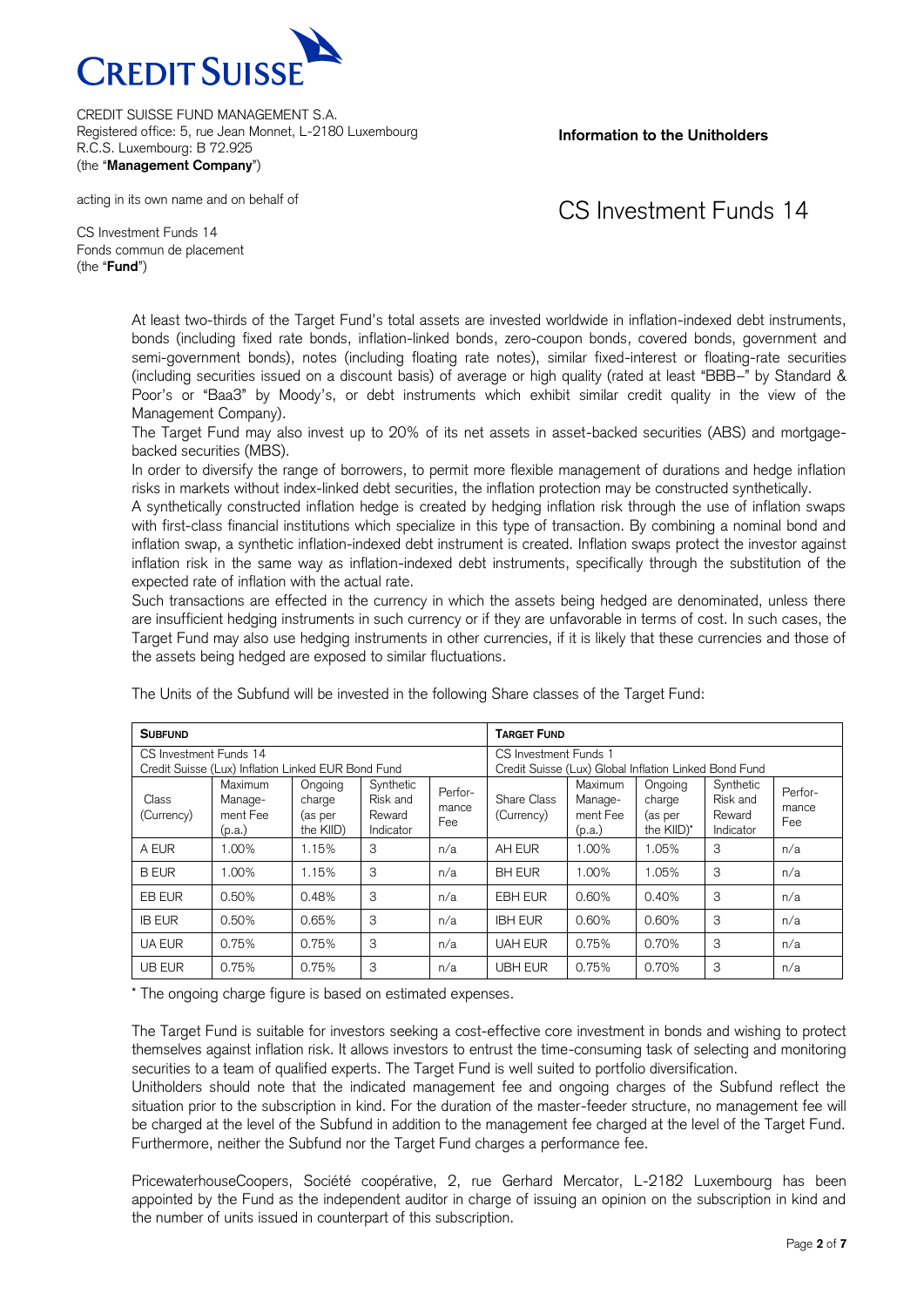

**Information to the Unitholders**

acting in its own name and on behalf of

## CS Investment Funds 14

CS Investment Funds 14 Fonds commun de placement (the "**Fund**")

> The Luxembourg supervisory commission for the financial sector, the *Commission de Surveillance du Secteur Financier* or CSSF has approved the investment of the Subfund in the Target Fund.

> The amendments made to the Prospectus will enter into force as of 25 July 2016. As of this date, the Subfund will invest almost exclusively in units of the Target Fund.

> Unitholders who do not agree with these amendments may redeem their Units in the Subfund free of charge until 20 July 2016.

2. Liquidation in kind of CS Investment Funds 14 – Credit Suisse (Lux) Inflation Linked EUR Bond Fund

The liquidation process of the Subfund will start on 25 July 2016.

No further subscriptions of Units will be accepted in the Subfund after 3.00 p.m. CET as from the date of this notice being 20 June 2016.

However, Units may be redeemed free of charge until 20 July 2016. A provision of all outstanding debits and any debits that will occur in relation to the liquidation will be made in the Subfund.

PricewaterhouseCoopers, Société coopérative, 2, rue Gerhard Mercator, L-2182 Luxembourg has been appointed by the Fund as independent auditor in charge of issuing an opinion on the Units of the Subfund that will be cancelled as a result of the liquidation of the Subfund.

The net liquidation proceeds of the Subfund will be distributed in kind to the Unitholders on 25 July 2016.

After closure of the liquidation, the accounts and the books of the Subfund shall be filed with Credit Suisse Fund Services (Luxembourg) S.A. during a period of five years.

Any legal, advisory or administrative costs associated with the preparation and the completion of the changes under points (1) and (2) above will be borne by Credit Suisse Fund Management S.A., except the auditor fees which will be charged to the Subfund.

As a result of the changes under points (1) and (2) above, the Unitholders of the Subfund will be allocated shares in the Target Fund and become shareholders of the Target Fund as of 25 July 2016, and consequently obtain voting rights in the Target Fund. Unitholders should note the resulting differences in terms of ongoing charges (as indicated in the above table). Unitholders should inform themselves as to the possible tax implications of the aforementioned changes in their respective country of citizenship, residence or domicile.

In addition, Unitholders should note that the number of shares in the Target Fund they will receive further to the liquidation in kind will not necessarily correspond to the number of Units they held in the Subfund, but will depend on the number of shares in the Target Fund held by the Subfund at the time of its liquidation. Further to the liquidation, the Units in the Subfund will no longer entitle the Unitholders to any rights in the Subfund or the Fund.

Following the above mentioned liquidation in kind, the Subfund "CS Investment Funds 14 – Credit Suisse (Lux) Inflation Linked EUR Bond Fund" will cease to exist.

2. Notice is hereby given to the Unitholders of CS Investment Funds 14 – **Credit Suisse (Lux) Inflation Linked USD Bond Fund** (for the purpose of this point the "Subfund") that the Board of Directors of the Management Company has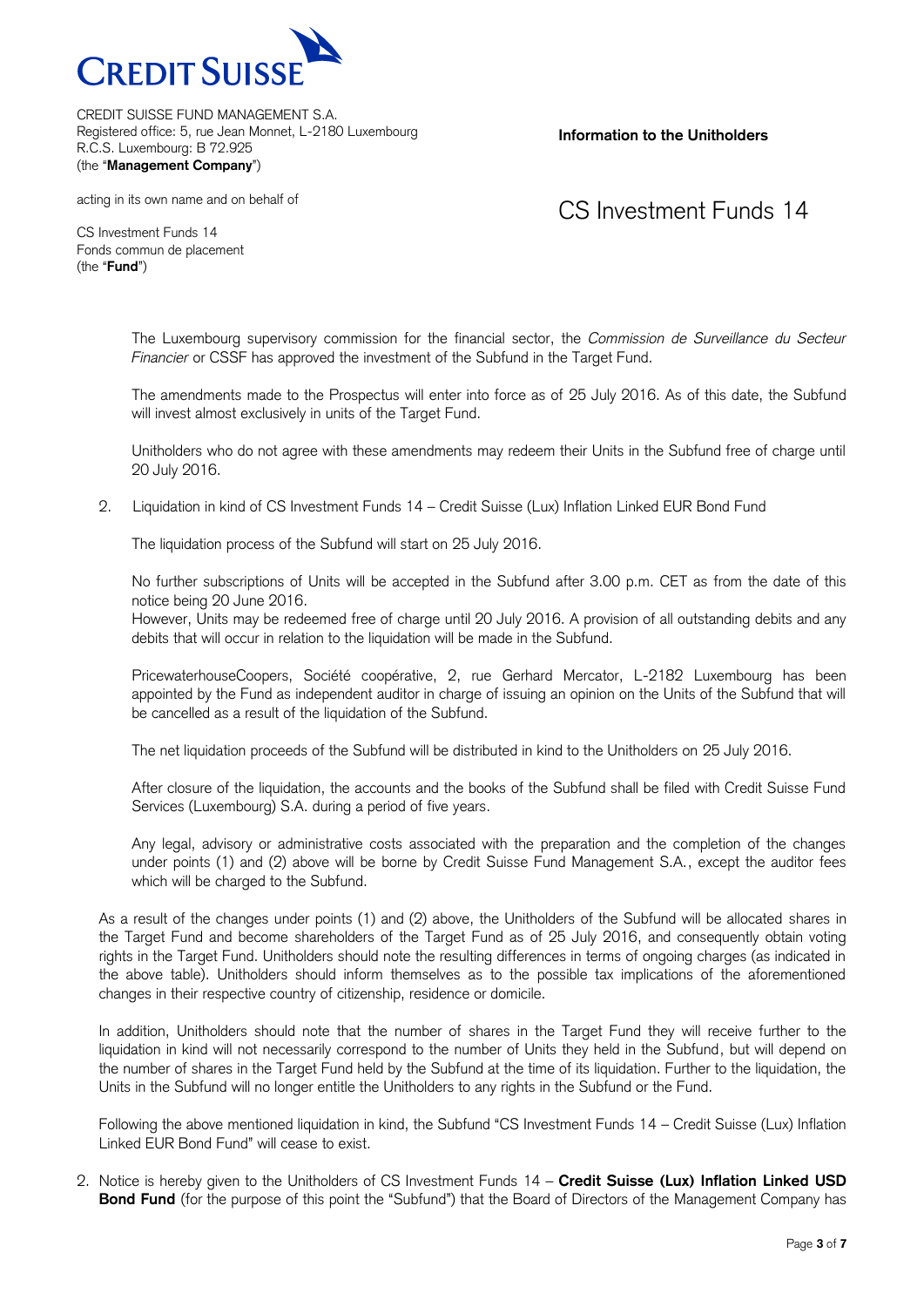

**Information to the Unitholders**

#### acting in its own name and on behalf of

## CS Investment Funds 14

CS Investment Funds 14 Fonds commun de placement (the "**Fund**")

> decided to effect a series of corporate actions leading ultimately to the liquidation of the Subfund, which can be summarised as follows:

> In a first step, the Subfund will be converted into a feeder fund and will therefore invest via a subscription in kind at least 85% of its total assets in Credit Suisse (Lux) Global Inflation Linked Bond Fund, a subfund of CS Investment Funds 1 (the "Target Fund").

> In a second step, immediately upon the completion of the first step, the Subfund will be liquidated in kind. As a consequence of such liquidation, the Unitholders of the Subfund will receive shares of the Target Fund and thus become shareholders of the Target Fund.

The full details of these amendments are set out below:

1. Amendment to the Investment Objective and Investment Policy of the Subfund

The Board Directors of the Fund has decided to amend the Investment Objective and Investment Policy of the Subfund. Pursuant to these changes, the Subfund will pursue a master-feeder strategy by investing at least 85% of its total assets in the Target Fund.

The Target Fund is a subfund of CS Investment Funds 1, an undertaking for collective investment in transferable securities in the legal form of an investment company with variable capital (société d'investissement à capital variable, SICAV) subject to Part I of the Law of December 17, 2010. The Fund and CS Investment Funds 1 are both managed by Credit Suisse Fund Management S.A. and have appointed Credit Suisse (Luxembourg) S.A. as their depositary and Credit Suisse Fund Services (Luxembourg) S.A. as their central administration.

The amended Investment Objective and Principles of the Subfund and the Investment Objective and Principles of the Target Fund read as follows:

### **Investment Objective and Investment Policy of the Subfund**

The objective of the Subfund is to generate a regular, inflation-hedged income in US dollar (Reference Currency). In order to realize its investment objective, the Subfund pursues a master-feeder strategy. At least 85% of the Subfund's total assets shall be invested in Credit Suisse (Lux) Global Inflation Linked Bond Fund, a subfund of CS Investment Funds 1 (the "Target Fund").

CS Investment Funds 1 is an undertaking for collective investment in transferable securities in the legal form of an investment company with variable capital (société d'investissement à capital variable, SICAV) subject to Part I of the Law of December 17, 2010. It has appointed Credit Suisse Fund Management S.A. as its management company.

The Subfund may hold up to 15% of its total net assets in liquid assets in the form of sight and time deposits with first-class financial institutions and money-market instruments which do not qualify as transferable securities and have a term to maturity not exceeding 12 months, in any convertible currency.

The Subfund has the same investment objective as the Target Fund.

### **Investment Principles of the Target Fund**

The Target Fund has the same investment objective as the Subfund.

At least two-thirds of the Target Fund's total assets are invested worldwide in inflation-indexed debt instruments, bonds (including fixed rate bonds, inflation-linked bonds, zero-coupon bonds, covered bonds, government and semi-government bonds), notes (including floating rate notes), similar fixed-interest or floating-rate securities (including securities issued on a discount basis) of average or high quality (rated at least "BBB–" by Standard &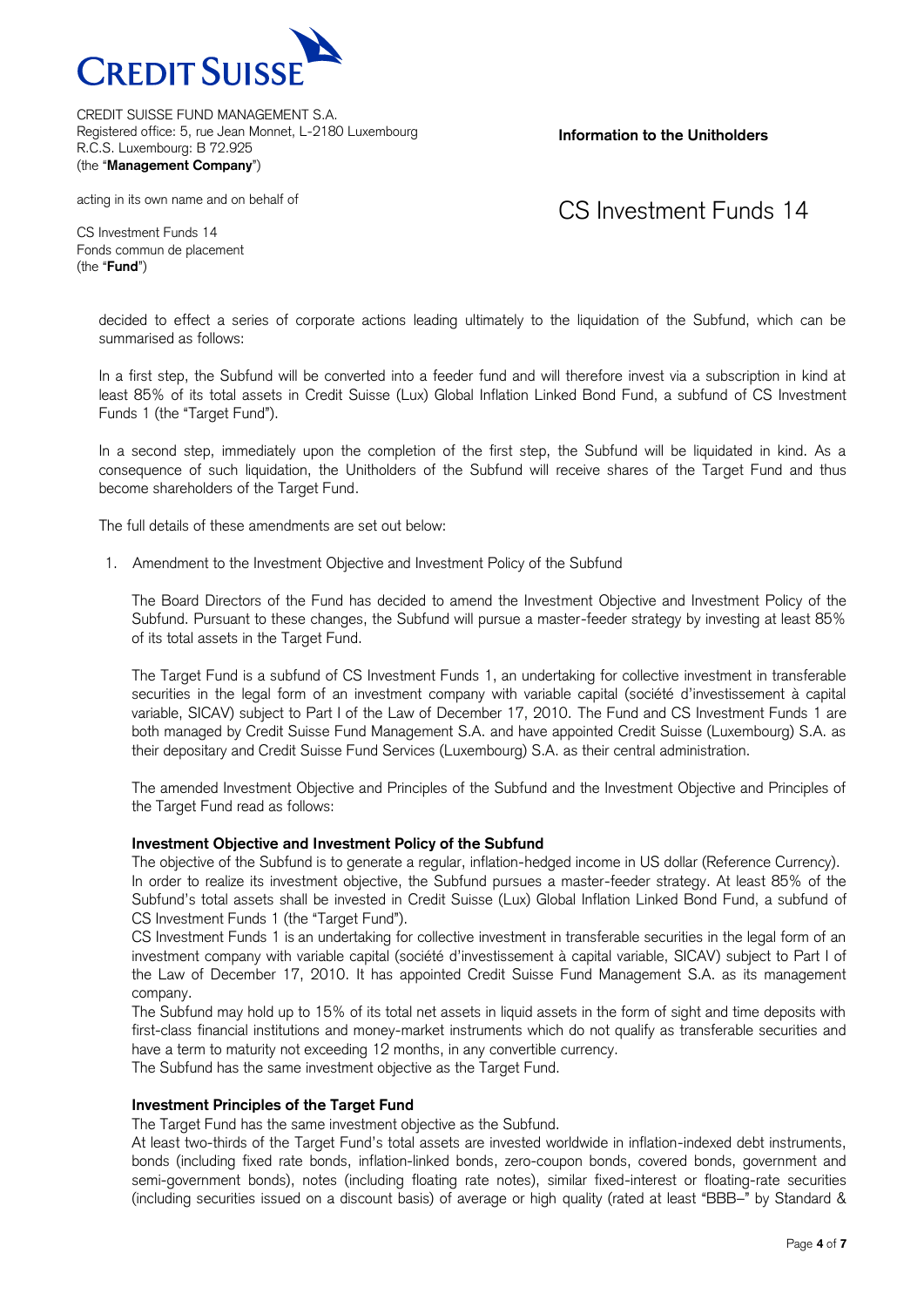

**Information to the Unitholders**

#### acting in its own name and on behalf of

## CS Investment Funds 14

CS Investment Funds 14 Fonds commun de placement (the "**Fund**")

> Poor's or "Baa3" by Moody's, or debt instruments which exhibit similar credit quality in the view of the Management Company).

> The Target Fund may also invest up to 20% of its net assets in asset-backed securities (ABS) and mortgagebacked securities (MBS).

> In order to diversify the range of borrowers, to permit more flexible management of durations and hedge inflation risks in markets without index-linked debt securities, the inflation protection may be constructed synthetically.

> A synthetically constructed inflation hedge is created by hedging inflation risk through the use of inflation swaps with first-class financial institutions which specialize in this type of transaction. By combining a nominal bond and inflation swap, a synthetic inflation-indexed debt instrument is created. Inflation swaps protect the investor against inflation risk in the same way as inflation-indexed debt instruments, specifically through the substitution of the expected rate of inflation with the actual rate.

> Such transactions are effected in the currency in which the assets being hedged are denominated, unless there are insufficient hedging instruments in such currency or if they are unfavorable in terms of cost. In such cases, the Target Fund may also use hedging instruments in other currencies, if it is likely that these currencies and those of the assets being hedged are exposed to similar fluctuations.

| <b>SUBFUND</b>                                                               |                                                 |                                           |                                              |                         | <b>TARGET FUND</b>                                                                    |                                          |                                            |                                              |                         |
|------------------------------------------------------------------------------|-------------------------------------------------|-------------------------------------------|----------------------------------------------|-------------------------|---------------------------------------------------------------------------------------|------------------------------------------|--------------------------------------------|----------------------------------------------|-------------------------|
| CS Investment Funds 14<br>Credit Suisse (Lux) Inflation Linked USD Bond Fund |                                                 |                                           |                                              |                         | <b>CS Investment Funds 1</b><br>Credit Suisse (Lux) Global Inflation Linked Bond Fund |                                          |                                            |                                              |                         |
| Class<br>(Currency)                                                          | <b>Maximum</b><br>Manage-<br>ment Fee<br>(p.a.) | Ongoing<br>charge<br>(as per<br>the KIID) | Synthetic<br>Risk and<br>Reward<br>Indicator | Perfor-<br>mance<br>Fee | Share Class<br>(Currency)                                                             | Maximum<br>Manage-<br>ment Fee<br>(p.a.) | Ongoing<br>charge<br>(as per<br>the KIID)* | Synthetic<br>Risk and<br>Reward<br>Indicator | Perfor-<br>mance<br>Fee |
| A USD                                                                        | 1.00%                                           | 1.16%                                     | 3                                            | n/a                     | A USD                                                                                 | 1.00%                                    | 1.05%                                      | 3                                            | n/a                     |
| <b>BUSD</b>                                                                  | 1.00%                                           | 1.16%                                     | 3                                            | n/a                     | <b>BUSD</b>                                                                           | 1.00%                                    | 1.05%                                      | 3                                            | n/a                     |
| EB USD                                                                       | 0.50%                                           | 0.48%                                     | 3                                            | n/a                     | EB USD                                                                                | 0.60%                                    | 0.40%                                      | 3                                            | n/a                     |
| <b>IB USD</b>                                                                | 0.50%                                           | 0.66%                                     | 3                                            | n/a                     | <b>IB USD</b>                                                                         | 0.60%                                    | 0.60%                                      | 3                                            | n/a                     |
| <b>UA USD</b>                                                                | 0.75%                                           | 0.76%                                     | 3                                            | n/a                     | <b>UA USD</b>                                                                         | 0.75%                                    | 0.70%                                      | 3                                            | n/a                     |
| <b>UB USD</b>                                                                | 0.75%                                           | 0.76%                                     | 3                                            | n/a                     | UB USD                                                                                | 0.75%                                    | 0.70%                                      | 3                                            | n/a                     |

The Units of the Subfund will be invested in the following Share classes of the Target Fund:

\* The ongoing charge figure is based on estimated expenses.

The Target Fund is suitable for investors seeking a cost-effective core investment in bonds and wishing to protect themselves against inflation risk. It allows investors to entrust the time-consuming task of selecting and monitoring securities to a team of qualified experts. The Target Fund is well suited to portfolio diversification.

Unitholders should note that the indicated management fee and ongoing charges of the Subfund reflect the situation prior to the subscription in kind. For the duration of the master-feeder structure, no management fee will be charged at the level of the Subfund in addition to the management fee charged at the level of the Target Fund. Furthermore, neither the Subfund nor the Target Fund charges a performance fee.

PricewaterhouseCoopers, Société coopérative, 2, rue Gerhard Mercator, L-2182 Luxembourg has been appointed by the Fund as the independent auditor in charge of issuing an opinion on the subscription in kind and the number of units issued in counterpart of this subscription.

The Luxembourg supervisory commission for the financial sector, the *Commission de Surveillance du Secteur Financier* or CSSF has approved the investment of the Subfund in the Target Fund.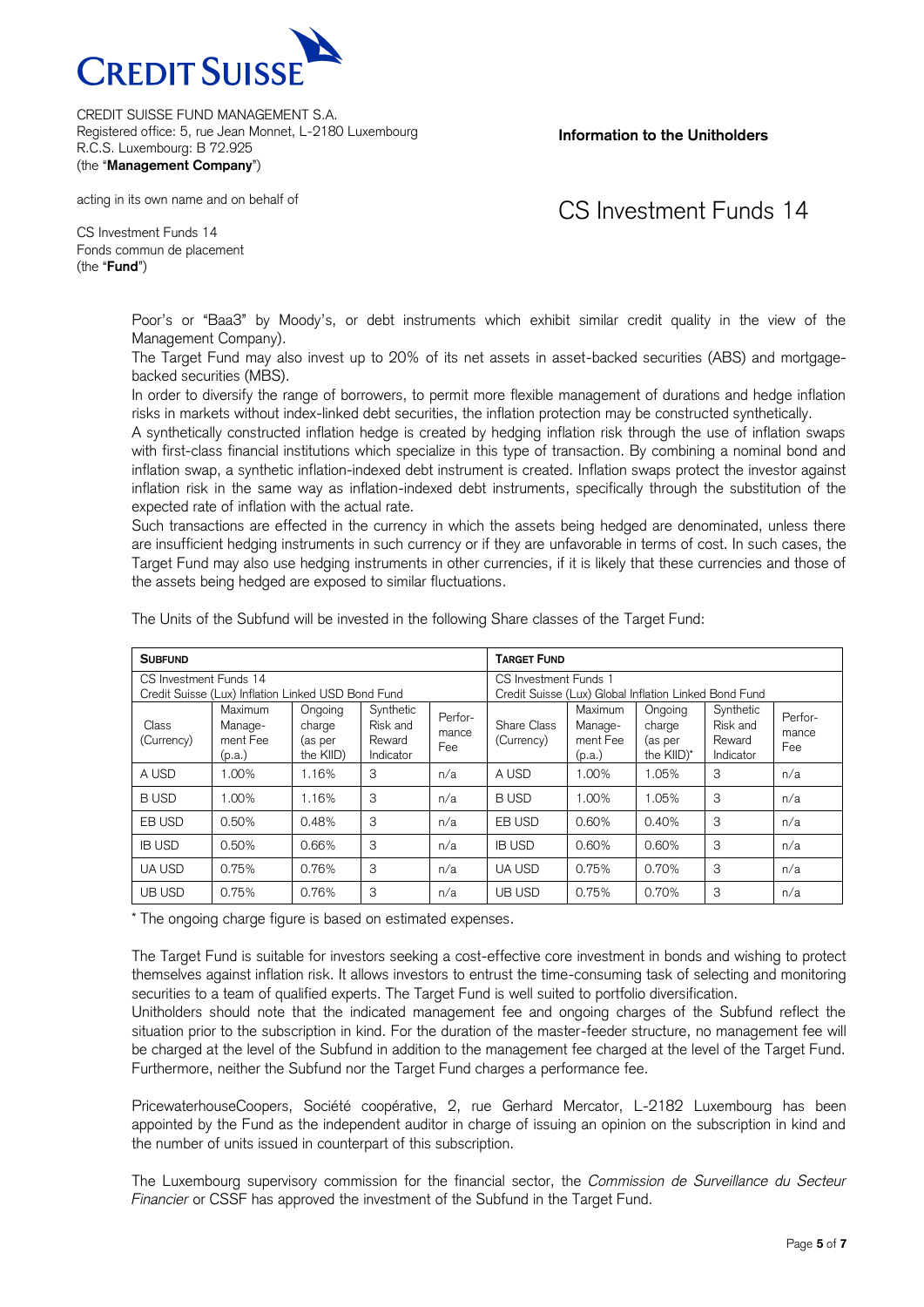

### **Information to the Unitholders**

acting in its own name and on behalf of

## CS Investment Funds 14

CS Investment Funds 14 Fonds commun de placement (the "**Fund**")

> The amendments made to the Prospectus will enter into force as of 25 July 2016. As of this date, the Subfund will invest almost exclusively in units of the Target Fund.

> Unitholders who do not agree with these amendments may redeem their Units in the Subfund free of charge until 20 July 2016.

2. Liquidation in kind of CS Investment Funds 14 – Credit Suisse (Lux) Inflation Linked USD Bond Fund

The liquidation process of the Subfund will start on 25 July 2016.

No further subscriptions of Units will be accepted in the Subfund after 3.00 p.m. CET as from the date of this notice being 20 June 2016.

However, Units may be redeemed free of charge until 20 July 2016. A provision of all outstanding debits and any debits that will occur in relation to the liquidation will be made in the Subfund.

PricewaterhouseCoopers, Société coopérative, 2, rue Gerhard Mercator, L-2182 Luxembourg has been appointed by the Fund as independent auditor in charge of issuing an opinion on the Units of the Subfund that will be cancelled as a result of the liquidation of the Subfund.

The net liquidation proceeds of the Subfund will be distributed in kind to the Unitholders on 25 July 2016.

After closure of the liquidation, the accounts and the books of the Subfund shall be filed with Credit Suisse Fund Services (Luxembourg) S.A. during a period of five years.

Any legal, advisory or administrative costs associated with the preparation and the completion of the changes under points (1) and (2) above will be borne by Credit Suisse Fund Management S.A., except the auditor fees which will be charged to the Subfund.

As a result of the changes under points (1) and (2) above, the Unitholders of the Subfund will be allocated shares in the Target Fund and become shareholders of the Target Fund as of 25 July 2016, and consequently obtain voting rights in the Target Fund. Unitholders should note the resulting differences in terms of ongoing charges (as indicated in the above table). Unitholders should inform themselves as to the possible tax implications of the aforementioned changes in their respective country of citizenship, residence or domicile.

In addition, Unitholders should note that the number of shares in the Target Fund they will receive further to the liquidation in kind will not necessarily correspond to the number of Units they held in the Subfund, but will depend on the number of shares in the Target Fund held by the Subfund at the time of its liquidation. Further to the liquidation, the Units in the Subfund will no longer entitle the Unitholders to any rights in the Subfund or the Fund.

Following the above mentioned liquidation in kind, the Subfund "CS Investment Funds 14 – Credit Suisse (Lux) Inflation Linked USD Bond Fund" will cease to exist.

Unitholders should note that, once the above changes enter into effect, the new prospectus of the Fund, the latest annual and semi-annual reports as well as the articles of incorporation may be obtained at the registered office of the Management Company in accordance with the provisions of the prospectus. The documents are also available on [www.credit-suisse.com.](http://www.credit-suisse.com/)